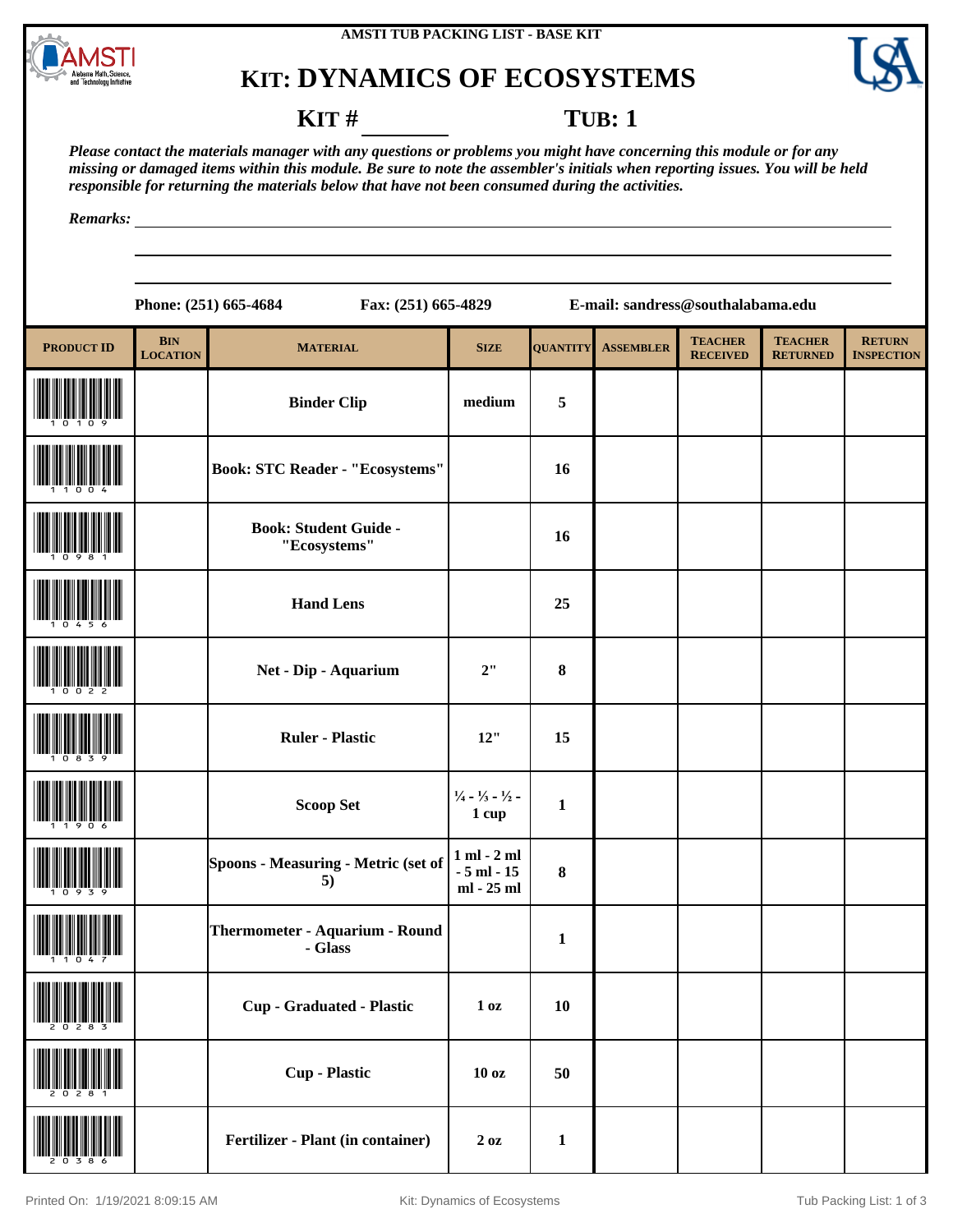|                                                                                                                                                                                                       | <b>Lemon Juice Packet</b>                                | single serve<br>(4g)        | 25                      |  |  |
|-------------------------------------------------------------------------------------------------------------------------------------------------------------------------------------------------------|----------------------------------------------------------|-----------------------------|-------------------------|--|--|
|                                                                                                                                                                                                       | <b>Living Material Order Form:</b><br>"Ecosystems"       |                             | $\mathbf{1}$            |  |  |
|                                                                                                                                                                                                       | <b>Marker - Permanent - Fine Point -</b><br><b>Black</b> |                             | 16                      |  |  |
|                                                                                                                                                                                                       | Paper Towel - Heavy Weight<br>(replaces sponge)          |                             | 34                      |  |  |
|                                                                                                                                                                                                       | pH Test Paper Strips (1.0 - 14.0)                        | pack of 50                  | 3                       |  |  |
|                                                                                                                                                                                                       | <b>Plate - Paper - Heavy Duty</b>                        | 9"                          | 10                      |  |  |
|                                                                                                                                                                                                       | <b>Rubber Band</b>                                       | #14                         | 50                      |  |  |
|                                                                                                                                                                                                       | Salt - Table (sodium chloride)                           | 1 <sub>lb</sub>             | $\mathbf{1}$            |  |  |
|                                                                                                                                                                                                       | Sand - Marine - White                                    | 5 <sub>lb</sub>             | $\mathbf{1}$            |  |  |
|                                                                                                                                                                                                       | Screen - Fiberglass - Square                             | 4" x 4"                     | 28                      |  |  |
| <b>THE REPORT OF PROPERTY</b><br>$\begin{array}{c} \begin{array}{c} \begin{array}{c} \end{array} \\ \begin{array}{c} \end{array} \\ \begin{array}{c} \end{array} \end{array} \end{array} \end{array}$ | Seed - Alfalfa                                           | 40z                         | $\mathbf 1$             |  |  |
|                                                                                                                                                                                                       | Seed - Grass - Rye                                       | 40z                         | $\mathbf{1}$            |  |  |
|                                                                                                                                                                                                       | Seed - Mustard                                           | 40z                         | $\mathbf{1}$            |  |  |
|                                                                                                                                                                                                       | <b>Soil - Potting</b>                                    | gallon<br>(approx 4<br>$lb$ | $\overline{\mathbf{4}}$ |  |  |
|                                                                                                                                                                                                       | <b>Spoon - Plastic</b>                                   |                             | 75                      |  |  |
|                                                                                                                                                                                                       | Tape - Packaging - Clear                                 | $2"$ x 110<br>yds           | $\mathbf{1}$            |  |  |
|                                                                                                                                                                                                       | Vinegar - White                                          | 16 oz                       | $\mathbf{1}$            |  |  |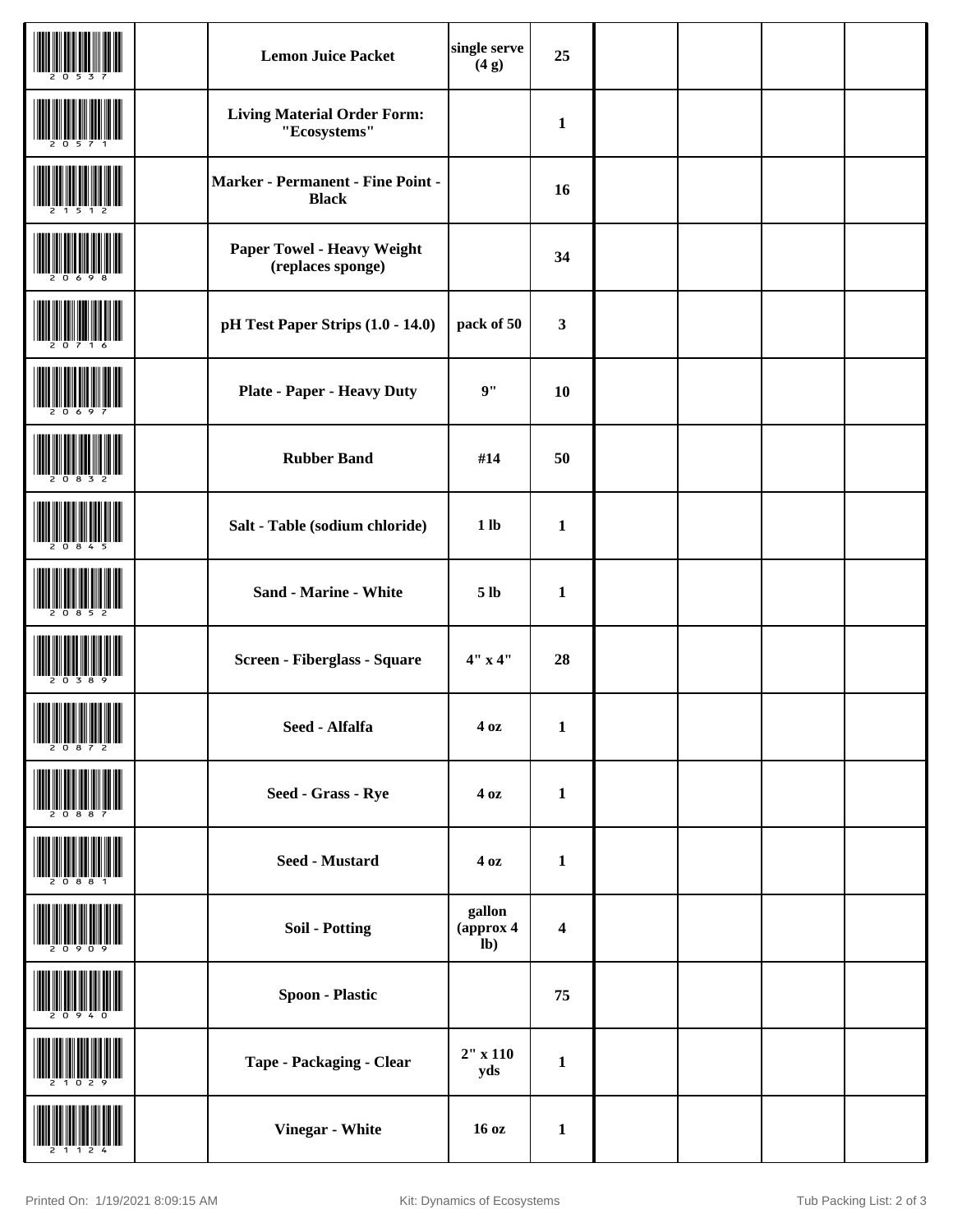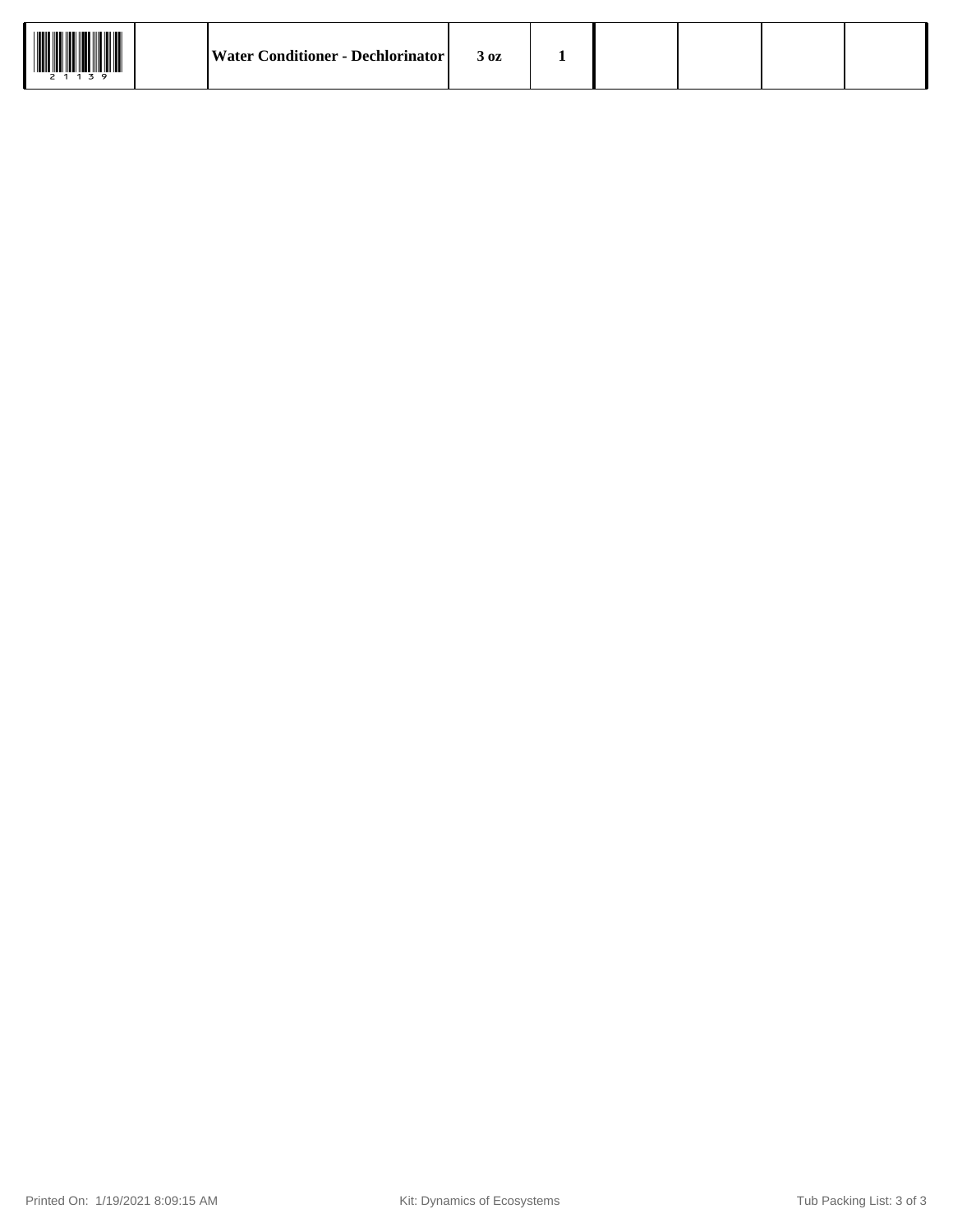

# **KIT: DYNAMICS OF ECOSYSTEMS**



#### **KIT** # **TUB: 2**

*Please contact the materials manager with any questions or problems you might have concerning this module or for any missing or damaged items within this module. Be sure to note the assembler's initials when reporting issues. You will be held responsible for returning the materials below that have not been consumed during the activities.*

*Remarks:*

|                   |                               | Phone: (251) 665-4684                | Fax: (251) 665-4829 |                 |                  | E-mail: sandress@southalabama.edu |                                   |                                    |  |
|-------------------|-------------------------------|--------------------------------------|---------------------|-----------------|------------------|-----------------------------------|-----------------------------------|------------------------------------|--|
| <b>PRODUCT ID</b> | <b>BIN</b><br><b>LOCATION</b> | <b>MATERIAL</b>                      | <b>SIZE</b>         | <b>QUANTITY</b> | <b>ASSEMBLER</b> | <b>TEACHER</b><br><b>RECEIVED</b> | <b>TEACHER</b><br><b>RETURNED</b> | <b>RETURN</b><br><b>INSPECTION</b> |  |
| 478               |                               | <b>Funnel - Plastic - White</b>      | $5''$ (123)<br>mm)  | 8               |                  |                                   |                                   |                                    |  |
| 20452             |                               | Gravel - Aquarium                    | 5 <sub>lb</sub>     | 6               |                  |                                   |                                   |                                    |  |
| 207<br>25         |                               | <b>Pipette - Graduated - Plastic</b> | 3 <sub>ml</sub>     | 25              |                  |                                   |                                   |                                    |  |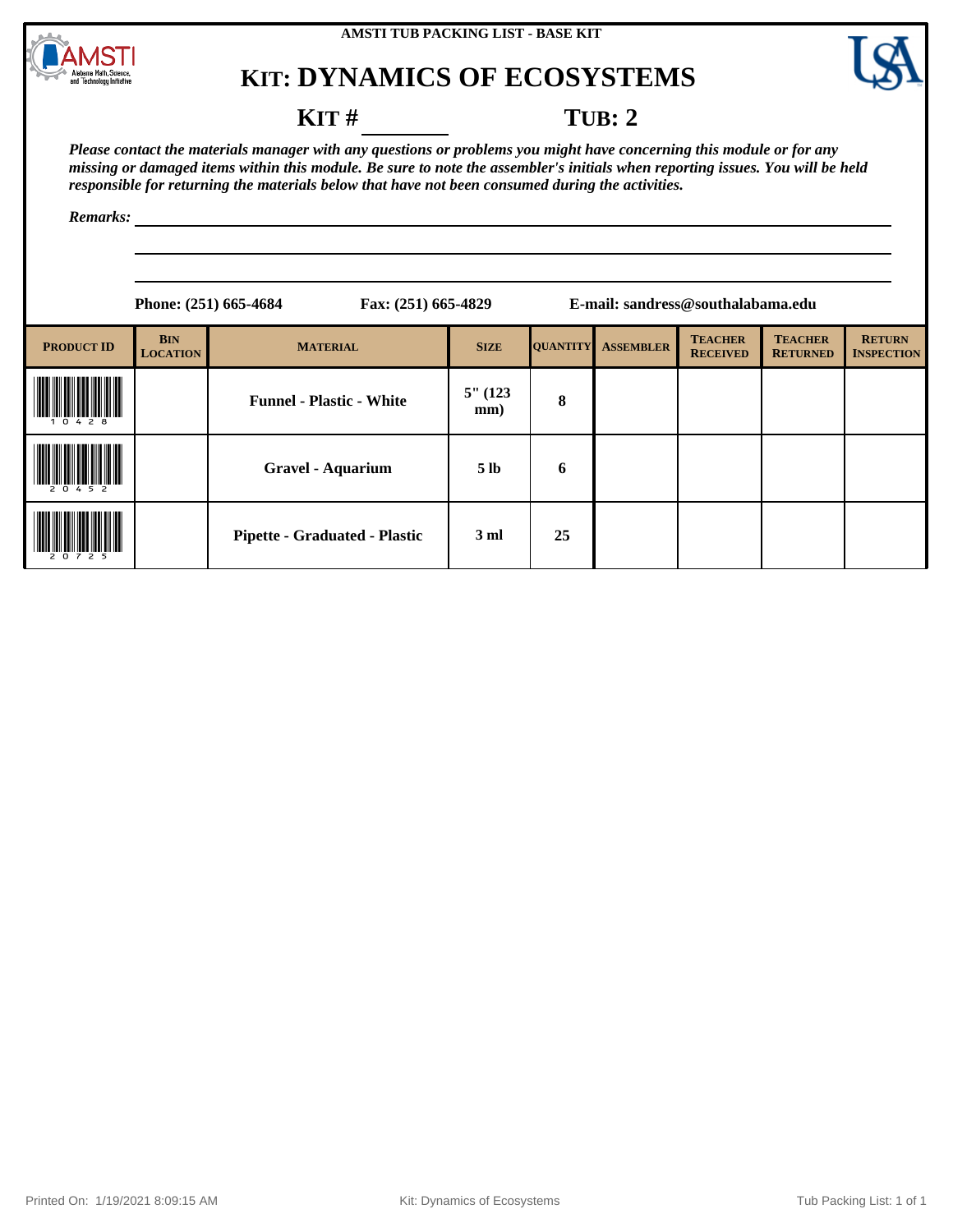

## **KIT: DYNAMICS OF ECOSYSTEMS**



#### **KIT** # **TUB: 3**

*Please contact the materials manager with any questions or problems you might have concerning this module or for any missing or damaged items within this module. Be sure to note the assembler's initials when reporting issues. You will be held responsible for returning the materials below that have not been consumed during the activities.*

*Remarks:*

|     |                               | Fax: (251) 665-4829<br>Phone: (251) 665-4684 |             |     |
|-----|-------------------------------|----------------------------------------------|-------------|-----|
| 'ID | <b>BIN</b><br><b>LOCATION</b> | <b>MATERIAL</b>                              | <b>SIZE</b> | OU. |
|     |                               | <b>Colander - Plastic</b>                    |             |     |
|     |                               | <b>Hole Punch</b>                            |             |     |

**Phone: (251) 665-4684 Fax: (251) 665-4829 E-mail: sandress@southalabama.edu**

| <b>PRODUCT ID</b> | <b>BIN</b><br><b>LOCATION</b> | <b>MATERIAL</b>                   | <b>SIZE</b>       | <b>QUANTITY</b>  | <b>ASSEMBLER</b> | <b>TEACHER</b><br><b>RECEIVED</b> | <b>TEACHER</b><br><b>RETURNED</b> | <b>RETURN</b><br><b>INSPECTION</b> |
|-------------------|-------------------------------|-----------------------------------|-------------------|------------------|------------------|-----------------------------------|-----------------------------------|------------------------------------|
|                   |                               | <b>Colander - Plastic</b>         |                   | $\mathbf{1}$     |                  |                                   |                                   |                                    |
|                   |                               | <b>Hole Punch</b>                 |                   | $\mathbf{1}$     |                  |                                   |                                   |                                    |
|                   |                               | <b>Measuring Cup</b>              | 1000 ml           | $\boldsymbol{2}$ |                  |                                   |                                   |                                    |
|                   |                               | <b>Measuring Cup</b>              | 500 ml            | $\mathbf{1}$     |                  |                                   |                                   |                                    |
|                   |                               | <b>Measuring Cup - Plastic</b>    | 1 cup (8 oz)      | $\mathbf{1}$     |                  |                                   |                                   |                                    |
|                   |                               | Pail - Plastic (with handle)      | gallon            | $\boldsymbol{2}$ |                  |                                   |                                   |                                    |
|                   |                               | <b>Sprinkler Head (with cork)</b> |                   | $\mathbf{1}$     |                  |                                   |                                   |                                    |
|                   |                               | <b>Versatote Tub - Small</b>      |                   | $\mathbf{1}$     |                  |                                   |                                   |                                    |
|                   |                               | Vial - Plastic - Clear (with lid) | 7 dram            | 13               |                  |                                   |                                   |                                    |
| 2 U U Z <i>I</i>  |                               | <b>Bag - Paper - Brown</b>        | lunch             | 15               |                  |                                   |                                   |                                    |
| 20033             |                               | <b>Bag</b> - Plastic - Resealable | quart (6" x<br>9' | 25               |                  |                                   |                                   |                                    |
|                   |                               | <b>Bowl</b> - Plastic             | 12 oz             | 25               |                  |                                   |                                   |                                    |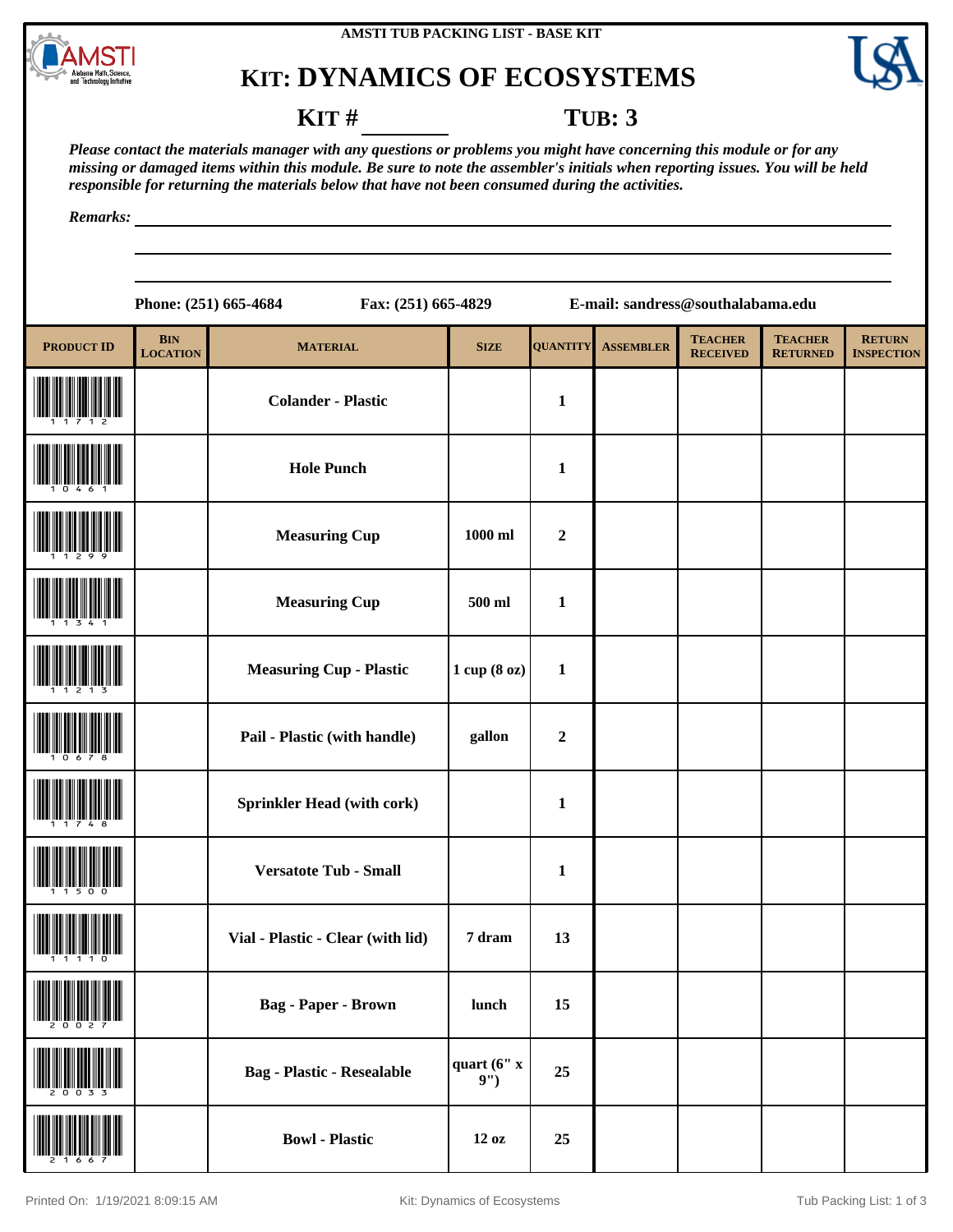|                                                                                                                                                                                                                                                                         | Cards - Index - Ruled (pack of 100)                | $3" \times 5"$          | $\mathbf{1}$     |  |  |
|-------------------------------------------------------------------------------------------------------------------------------------------------------------------------------------------------------------------------------------------------------------------------|----------------------------------------------------|-------------------------|------------------|--|--|
|                                                                                                                                                                                                                                                                         | Cloth - Felt                                       | $9''$ x $12''$          | 10               |  |  |
|                                                                                                                                                                                                                                                                         | Container - Deli - Plastic - Clear                 | 16 oz                   | 100              |  |  |
|                                                                                                                                                                                                                                                                         | <b>Cotton Balls</b>                                | pack of 100             | $\boldsymbol{2}$ |  |  |
|                                                                                                                                                                                                                                                                         | Craft Stick - Jumbo                                |                         | 50               |  |  |
|                                                                                                                                                                                                                                                                         | <b>Filter - Coffee</b>                             | 8 - 12 cups<br>(basket) | 100              |  |  |
|                                                                                                                                                                                                                                                                         | Food Coloring - Liquid - Blue                      | $\frac{1}{2}$ oz        | $\boldsymbol{2}$ |  |  |
|                                                                                                                                                                                                                                                                         | Food Coloring - Oil Based - Black                  | 2oz                     | $\mathbf{1}$     |  |  |
|                                                                                                                                                                                                                                                                         | <b>Glass Cleaner (with Ammonia-D)</b>              | 12 oz                   | $\mathbf{1}$     |  |  |
|                                                                                                                                                                                                                                                                         | Nylons - Knee High - Beige                         | pair                    | 8                |  |  |
| <b>THE REAL PROPERTY OF A STATE OF A STATE</b><br>$\left\  \left[ \left[ \left[ \left[ \left[ \left[ \left[ \mathbf{H} \right] \right] \right] \right] \left[ \left[ \left[ \left[ \left[ \mathbf{H} \right] \right] \right] \right] \right] \right] \right\  \right\ $ | Oil - Vegetable                                    | 16 oz                   | $\boldsymbol{2}$ |  |  |
|                                                                                                                                                                                                                                                                         | Pan - Aluminum - Square                            | $8" \times 8"$          | 24               |  |  |
|                                                                                                                                                                                                                                                                         | Ribbon - Curling - Blue                            | roll                    | $\mathbf{1}$     |  |  |
|                                                                                                                                                                                                                                                                         | <b>Rubber Band</b>                                 | #32                     | 200              |  |  |
|                                                                                                                                                                                                                                                                         | Soap - Dishwashing - Liquid (AJAX<br>or Palmolive) | 16 oz                   | $\mathbf{1}$     |  |  |
|                                                                                                                                                                                                                                                                         | <b>Sponge</b>                                      | $3''$ x 4"              | 20               |  |  |
|                                                                                                                                                                                                                                                                         | Tape - Transparent                                 | $\frac{3}{4}$ "         | $\mathbf{1}$     |  |  |